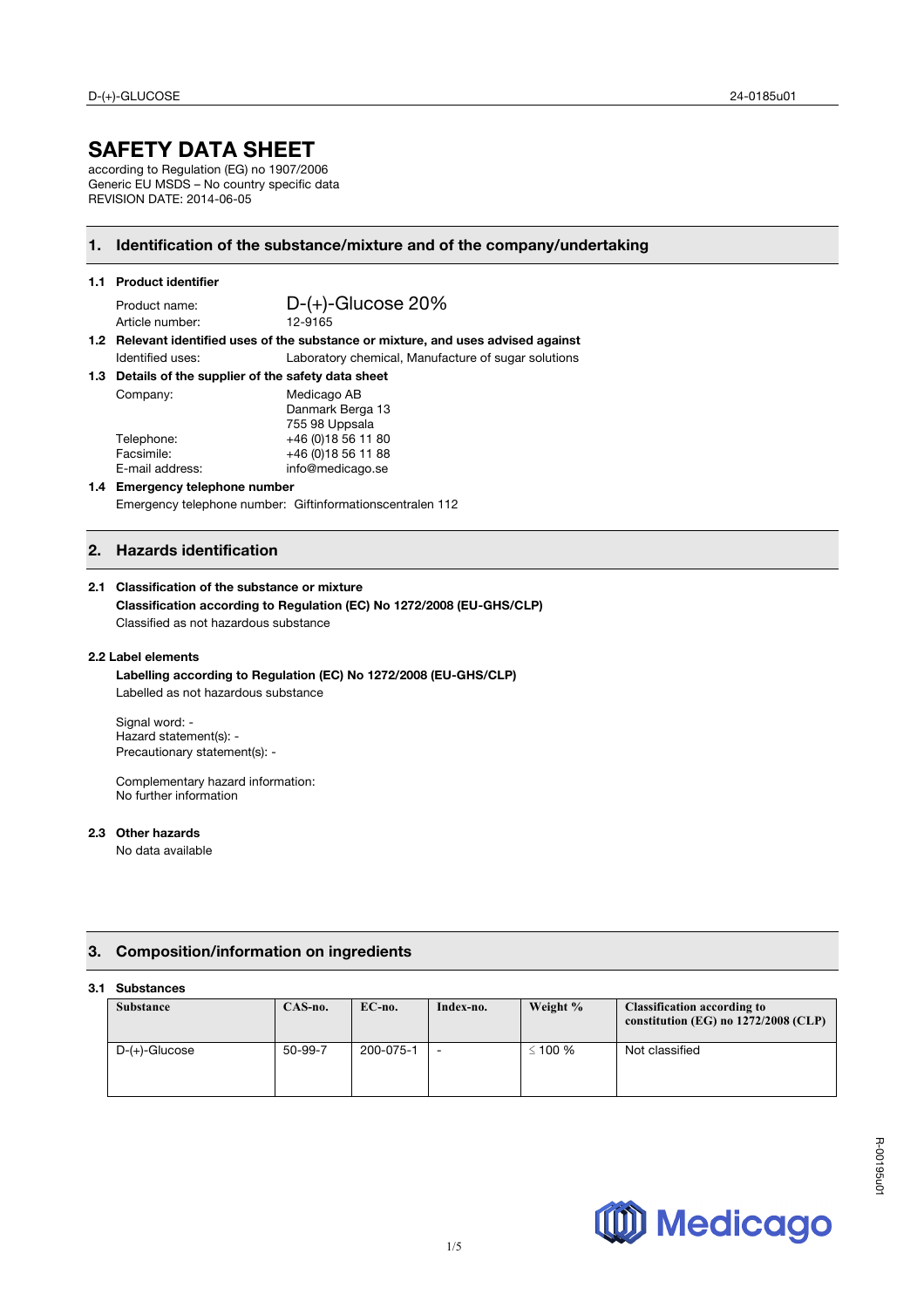## **4. First aid measures**

| Description of first aid measures<br>4.1 |                         |                                                                                                                                                    |  |
|------------------------------------------|-------------------------|----------------------------------------------------------------------------------------------------------------------------------------------------|--|
|                                          | If swallowed            | Rinse mouth with water; get medical attention if symptoms develop                                                                                  |  |
|                                          | If inhaled              | Move to fresh air; get medical attention if symptoms develop; if person is not breathing, give<br>artificial respiration and get medical attention |  |
|                                          | In case of skin contact | Wash with soap and plenty of water; get medical attention if irritation develops/persists                                                          |  |
|                                          | In case of eye contact  | Wash eyes with plenty of water for several minutes; get medical attention if irritation<br>develops/persists                                       |  |
|                                          | General advice          | Show this data sheet to the doctor in attendance                                                                                                   |  |

- **4.2 Most important symptoms and effects, both acute and delayed**  No data available
- **4.3 Indication of any immediate medical attention and special treatment needed** No data available

#### **5. Firefighting measures**

#### **5.1 Extinguishing media**

Suitable extinguishing media: Use dry chemical powder, water spray, fog or alcohol-resistant foam

- **5.2 Special hazards arising from the substance or mixture**
- Carbon oxides
- **5.3 Advice for fire fighters**

Wear self-contained breathing apparatus for firefighting if necessary

**5.4 Further information**

No further information

## **6. Accidental release measures**

**6.1 Personal precautions, protective equipment and emergency procedures** Avoid dust formation; avoid breathing dust; wear safety goggles, suitable gloves, lab coat and boots; minimize contact with skin and eyes

- **6.2 Environmental precautions**  Do not let product enter drains
- **6.3 Methods and material for containment and cleaning up**  Sweep and shovel up spilled material; keep in a suitable, closed and proper labelled container for disposal
- **6.4 Reference to other sections**

For disposal: see section 13

## **7. Handling and storage**

#### **7.1 Precautions for safe handling**

Avoid dust formation; assure adequate ventilation where dust is formed; avoid contact with skin and eyes; wash hands before and after use

- **7.2 Conditions for safe storage, including any incompatibilities**
- Store in a closed container; storage area should be dry and well-ventilated

# **7.3 Specific end use(s)**

No data available

## **8. Exposure controls/personal protection**

**8.1 Control parameters** 

No data available

(Continued on page 3)

2/5

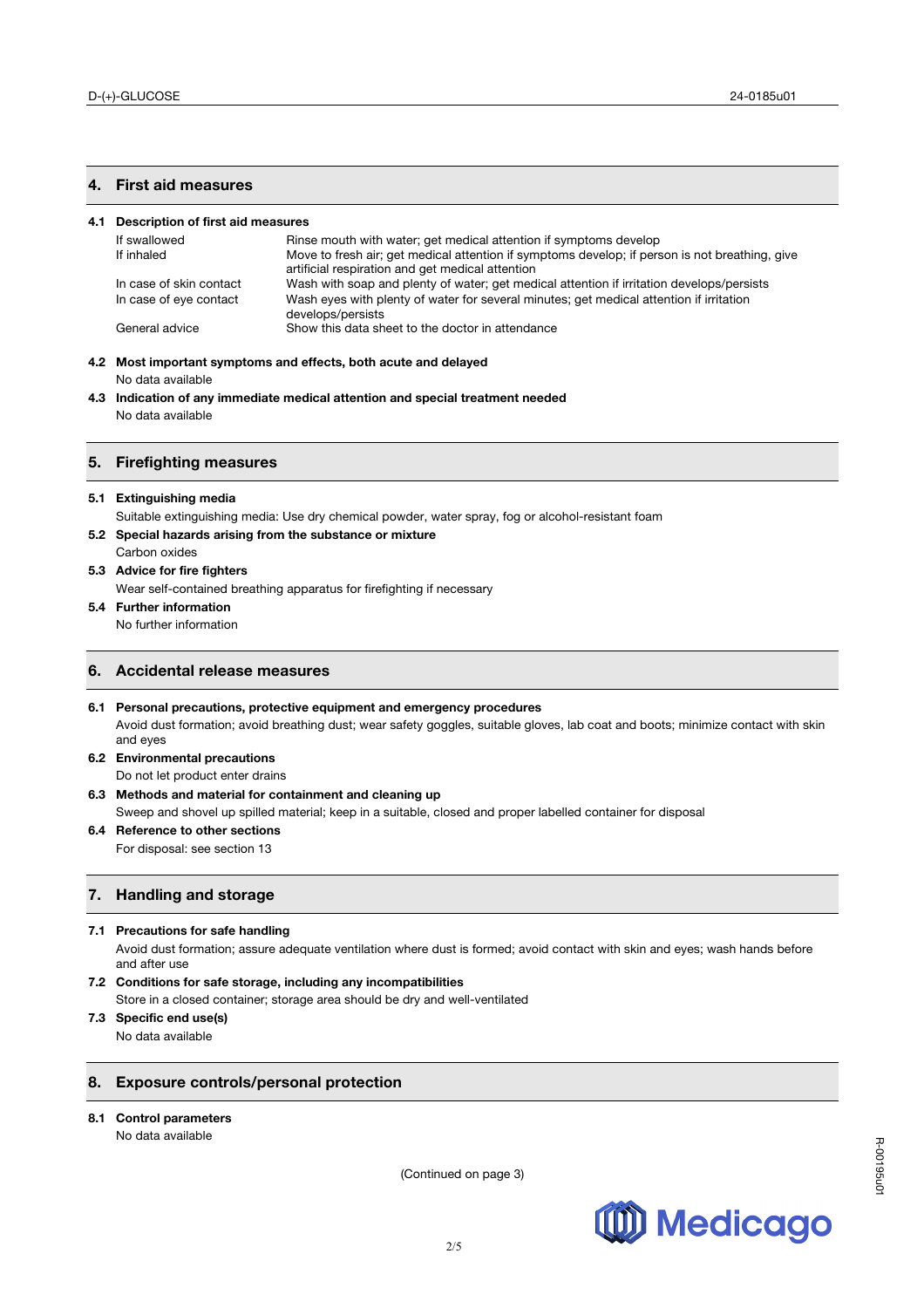## **8.2 Exposure controls**

#### **Appropriate engineering controls**

Use general hygiene procedures; use process enclosures, local exhaust ventilation, or other engineering controls to keep airborne levels below recommended exposure limits; if user operations generate dust, fume, or mist, use ventilation to keep exposure to airborne contaminants below the exposure limit

#### **Personal protective equipment**

**Eye/face protection:** wear safety goggles (EN 166)

**Skin protection:** use proper gloves; gloves must be inspected prior to use

**Body Protection:** wear lab coat or other impervious clothes

**Respiratory protection:** use dust respirator if necessary

## **9. Physical and chemical properties**

### **9.1 Information on basic physical and chemical properties**

|     | Appearance                                   | white powder                 |  |
|-----|----------------------------------------------|------------------------------|--|
|     | Odour                                        | odourless                    |  |
|     | Odour threshold                              | no data available            |  |
|     | рH                                           | no data available            |  |
|     | Melting point/ freezing point                | melting point: $146^\circ$ C |  |
|     | Initial boiling point and boiling range      | no data available            |  |
|     | Flash point                                  | no data available            |  |
|     | Evaporation rate                             | no data available            |  |
|     | Flammability (Solid, gas)                    | no data available            |  |
|     | Upper/lower flammability or explosive limits | no data available            |  |
|     | Vapour pressure                              | no data available            |  |
|     | Vapour density                               | no data available            |  |
|     | Relative density                             | 1.54 $q/cm^{3}$              |  |
|     | Water solubility                             | 470 g/l at 20° C             |  |
|     | Partition coefficient: n-octanol/water       | no data available            |  |
|     | Auto-ignition temperature                    | no data available            |  |
|     | Decomposition temperature                    | no data available            |  |
|     | <b>Viscosity</b>                             | no data available            |  |
|     | <b>Explosive properties</b>                  | no data available            |  |
|     | Oxidizing properties                         | no data available            |  |
| 9.2 | <b>Other information</b>                     |                              |  |
|     |                                              |                              |  |

No data available

## **10. Stability and Reactivity**

### **10.1 Reactivity**

No data available

## **10.2 Chemical stability**

Stable under recommended storage conditions

- **10.3 Possibility of hazardous reactions**  No data available
- **10.4 Conditions to avoid**  No data available
- **10.5 Incompatible materials**  Strong oxidizing agents
- **10.6 Hazardous decomposition products**

In case of fire: carbon oxides

## **11. Toxicological information**

## **11.1 Information on toxicological effects**

## **11.1.1 Substances**

**Acute toxicity**

No data available

(Continued on page 4)

R-00195u01

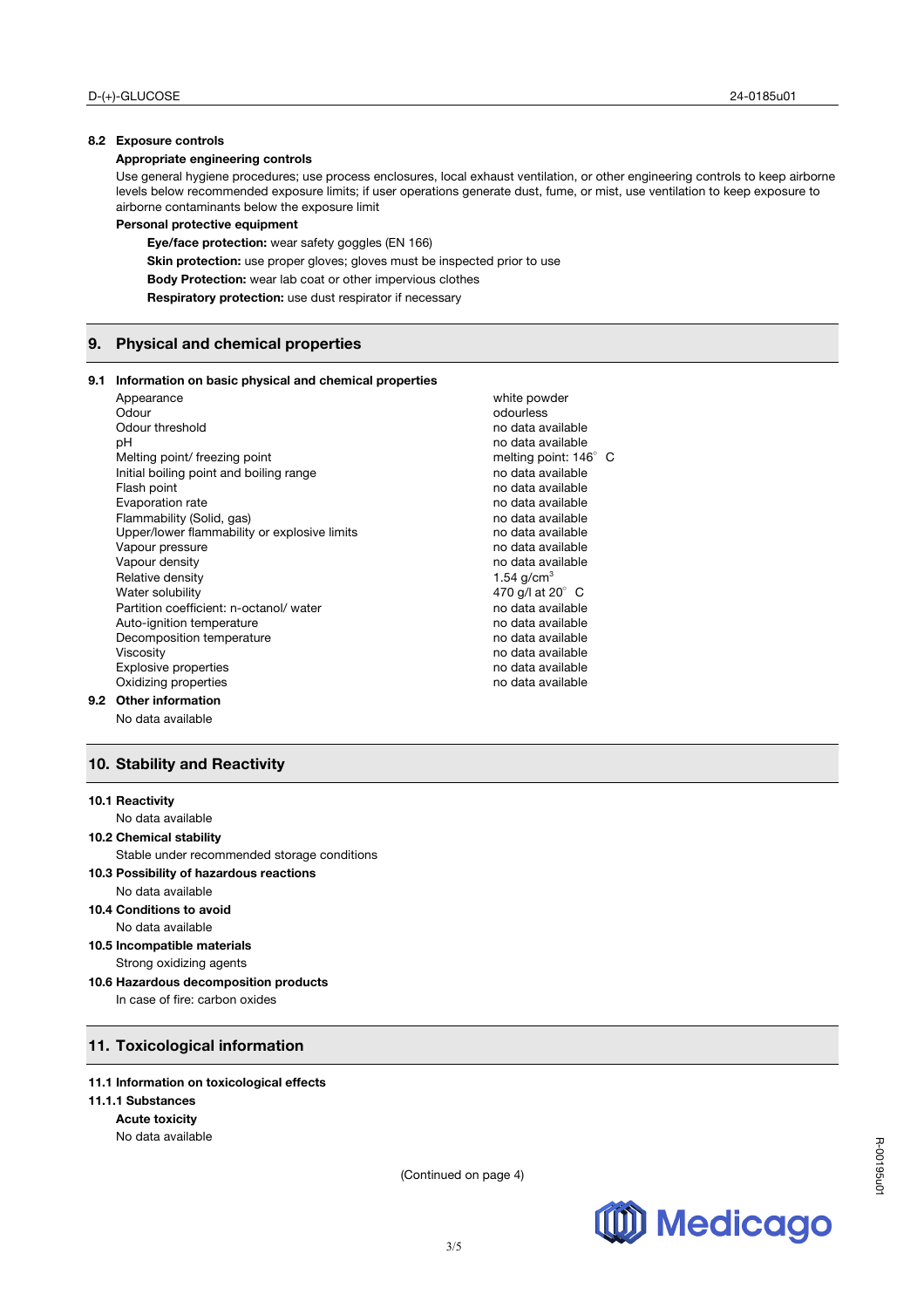**Skin corrosion/irritation** No data available **Serious eye damage/ eye irritation** No data available **Respiratory or skin sensitization** No data available **Germ cell mutagenicity** No data available **Carcinogenicity** No data available **Reproductive toxicity** No data available **Specific target organ toxicity – single exposure** No data available **Specific target organ toxicity – repeated exposure** No data available **Aspiration hazard** No data available **Potential health effects**  No data available

# **12. Ecological information**

#### **12.1 Toxicity**

No data available

- **12.2 Persistence and degradability** No data available
- **12.3 Bioaccumulative potential**
	- No data available
- **12.4 Mobility in soil**
- No data available
- **12.5 Results of PBT and vPvB assessment** No data available
- **12.6 Other adverse effects** No data available

# **13. Disposal considerations**

#### **13.1 Waste treatment methods**

Waste must be disposed of in accordance with federal, state, and local environmental control regulations. Contaminated packaging: dispose of as unused product

## **14. Transport information**

#### **14.1 UN-number**

| ADR-RID: -                   | IMDG: -             | IATA: - |
|------------------------------|---------------------|---------|
| 14.2 UN proper shipping name |                     |         |
| ADR-RID:                     | Not dangerous goods |         |
| IMDG:                        | Not dangerous goods |         |
| IATA:                        | Not dangerous goods |         |
|                              |                     |         |

(Continued on page 5)